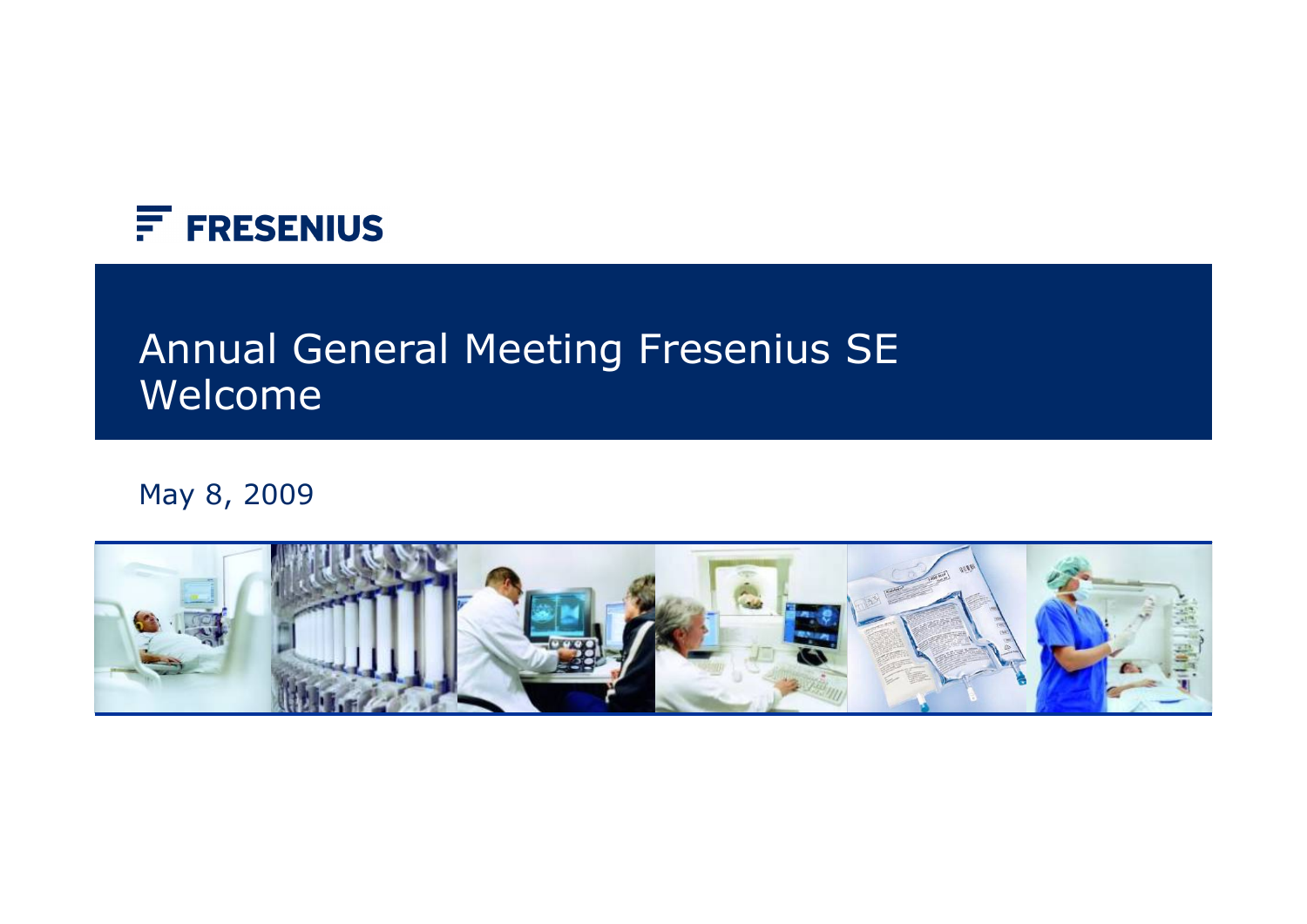

# Agenda

I. Financial Results 2008

II. Share Price Development

III. 1st Quarter 2009

IV. Outlook FY 2009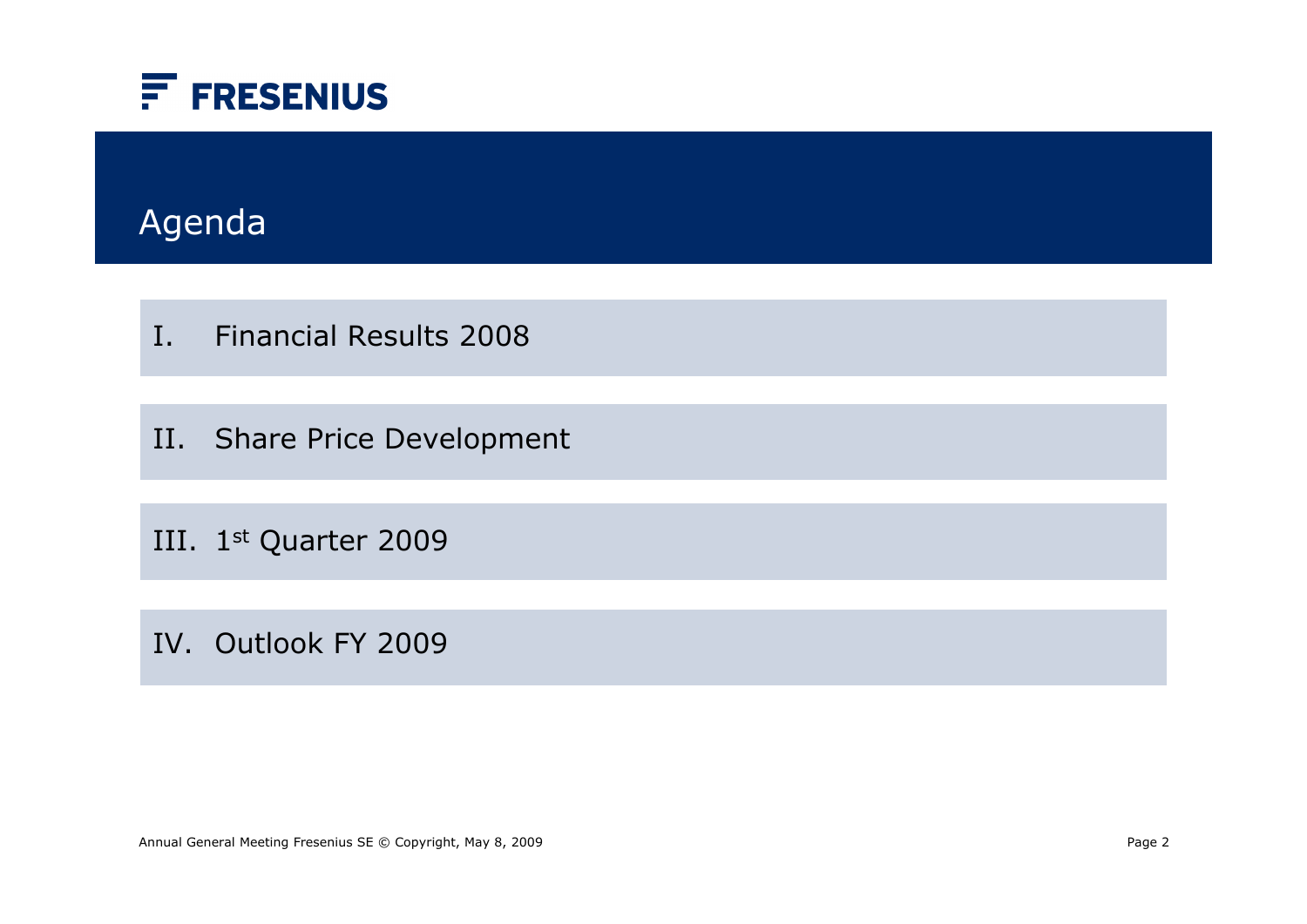

## 2008 – A Year of Significant Achievements

- Record sales and earnings delivered on our commitments
- Strong organic growth in all business segments, confirming non-cyclical nature of our business model
- Fresenius Kabi accomplished U.S. market entry through acquisition of APP Pharmaceuticals
	- Long-term financing successfully completed
	- Integration nearly finalized
	- Financial results fully in line with expectations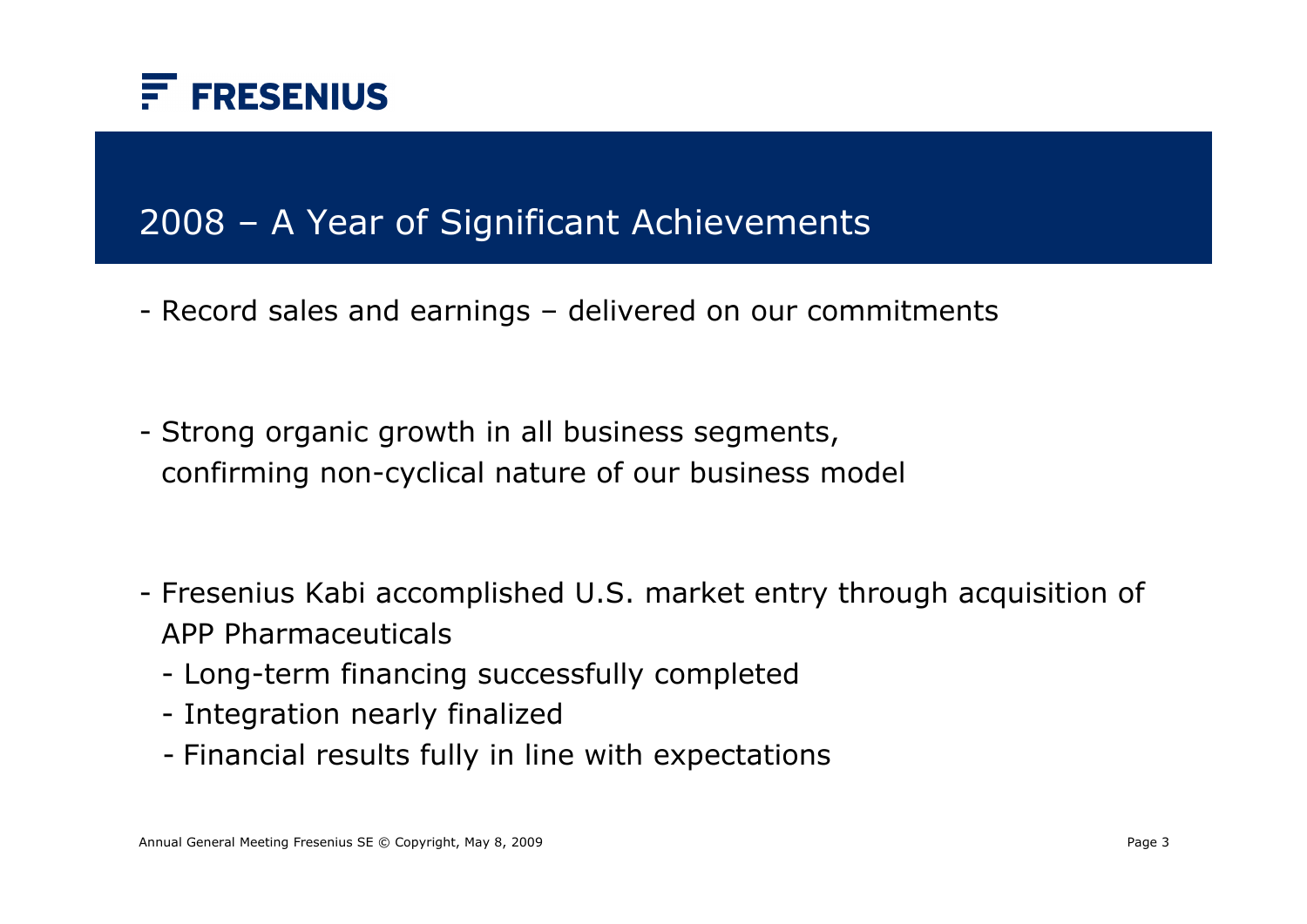

## Fresenius Group: Strong Financial Results



US GAAP; Group financial results before APP-transaction-related special items; cc=constant currency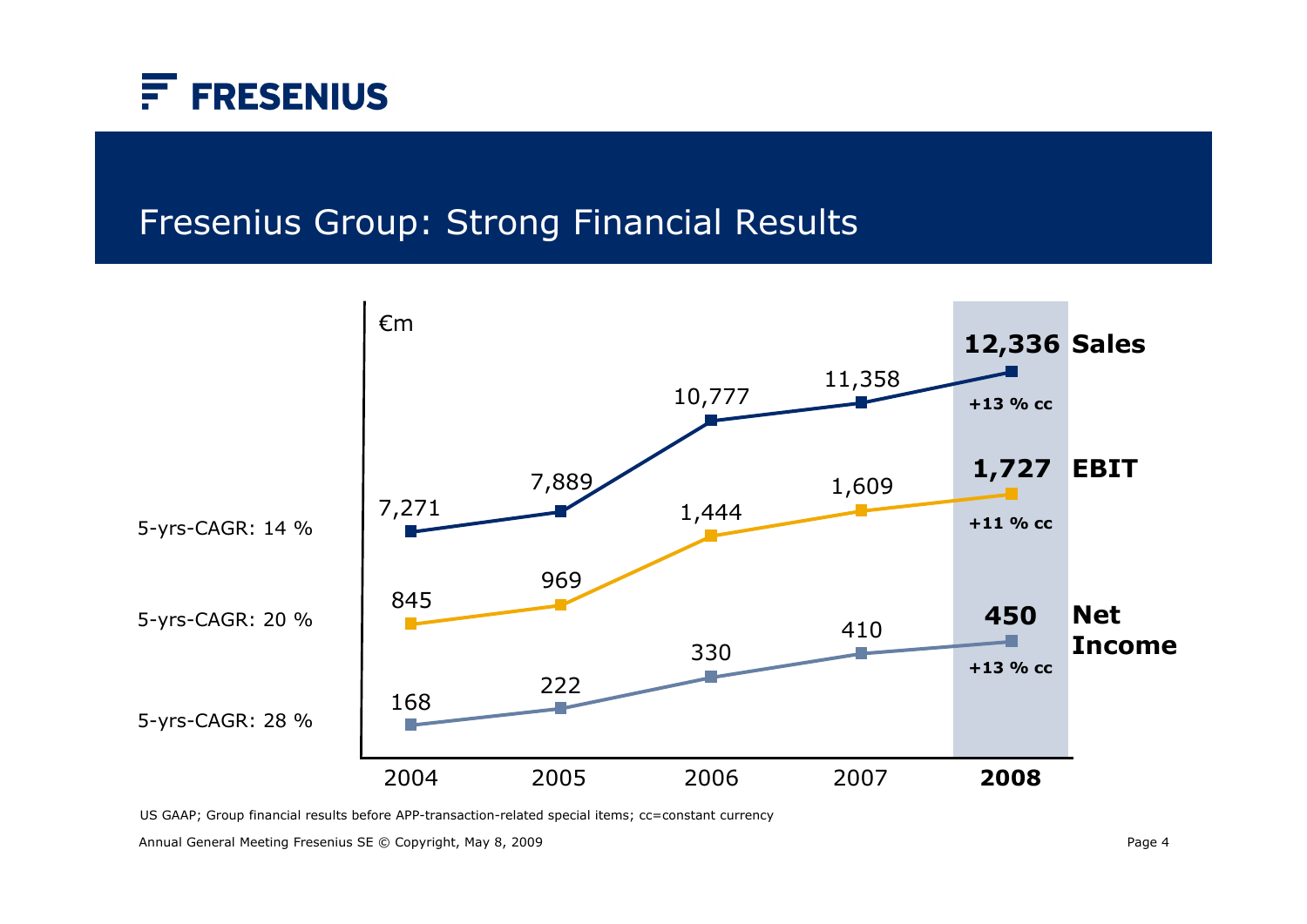

# Fresenius SE: 16th Consecutive Dividend Increase Proposed

- Proposed dividend:  $\epsilon$  0.70 per ordinary share  $\epsilon$  0.71 per preference share
- Dividend increase of 6 %
- Total distribution: € 113.6 m  $(+10\%)$

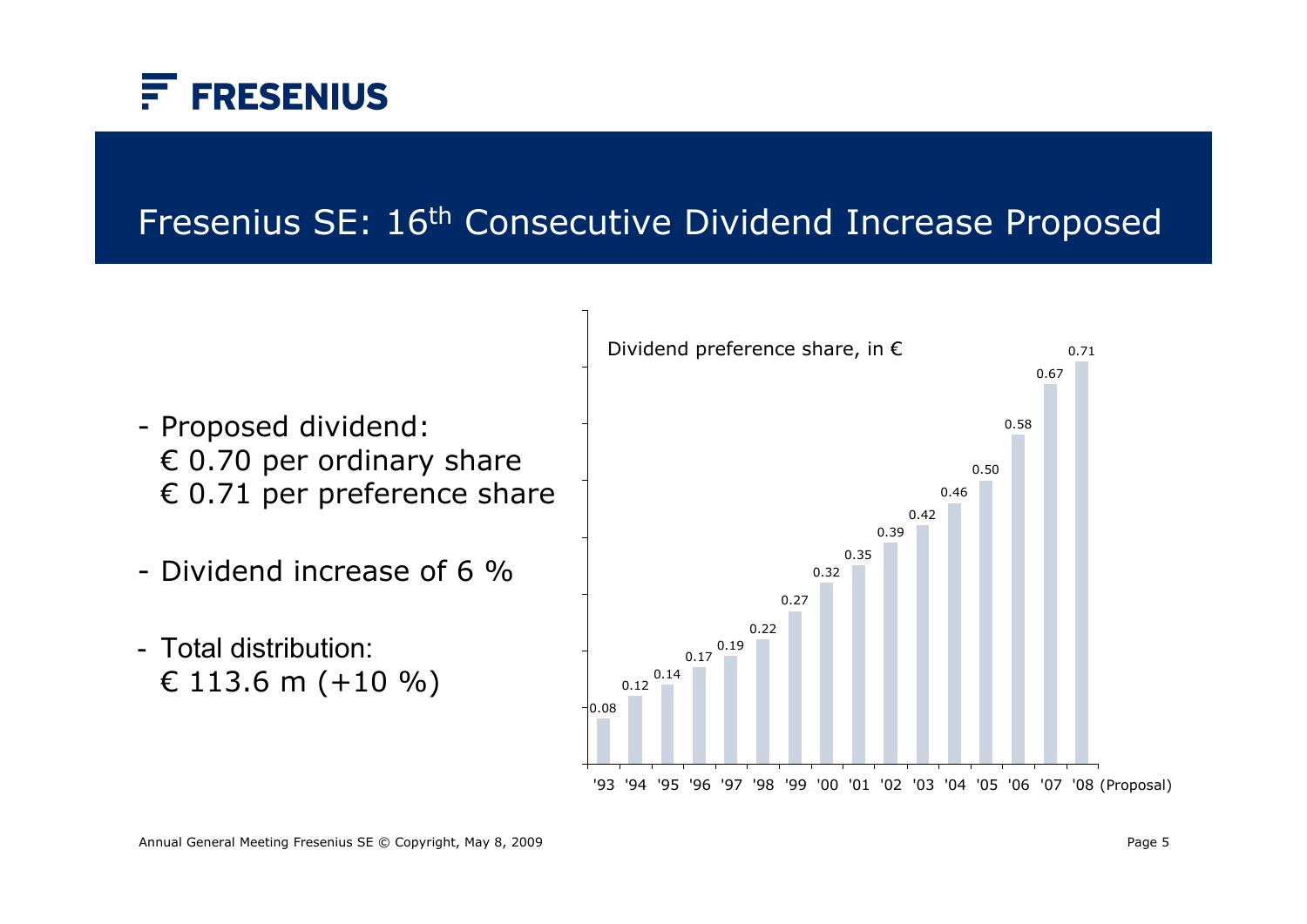

### Fresenius Share Price Development in 2008

#### **Relative share price performance Share price performance**



| <b>Fresenius</b>  |         |  |
|-------------------|---------|--|
| preference share: | $-27\%$ |  |

| Fresenius<br>ordinary share: | $-35\%$ |
|------------------------------|---------|
| DAX:                         | $-40\%$ |

 $MDAX: -43\%$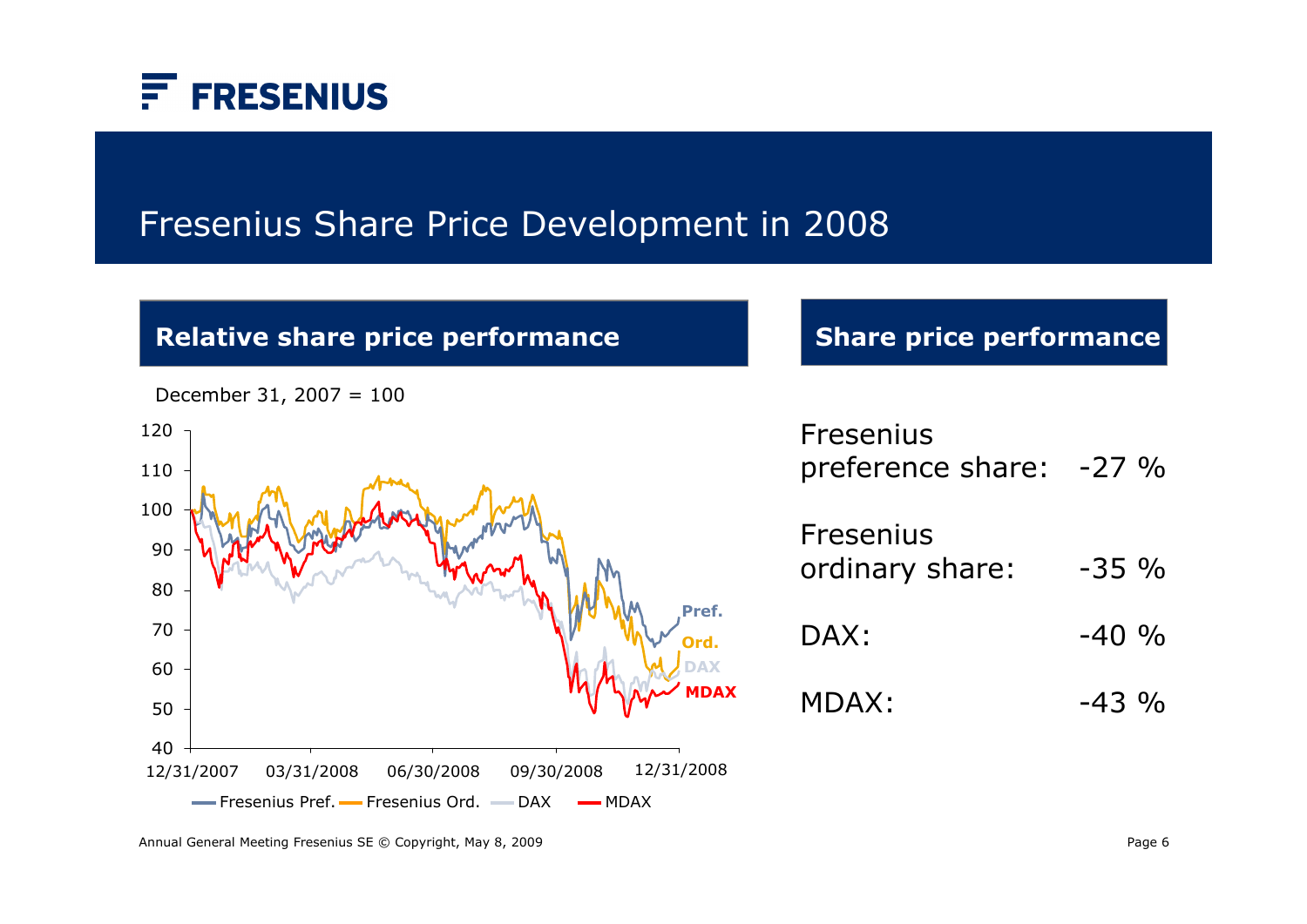

# Fresenius Group: Successful Start into 2009

|                                        | <b>Sales</b> | <b>EBIT</b> | <b>Net Income*</b> |
|----------------------------------------|--------------|-------------|--------------------|
| Q1/09                                  | € 3,373 m    | € 477 m     | $\epsilon$ 110 m   |
| Growth<br>(at constant currency rates) | 15 %         | 20 %        | $6\%$              |
| Growth<br>(at actual currency rates)   | 21 %         | 27%         | 10 %               |

US GAAP; \*Net income attributable to Fresenius SE and before special items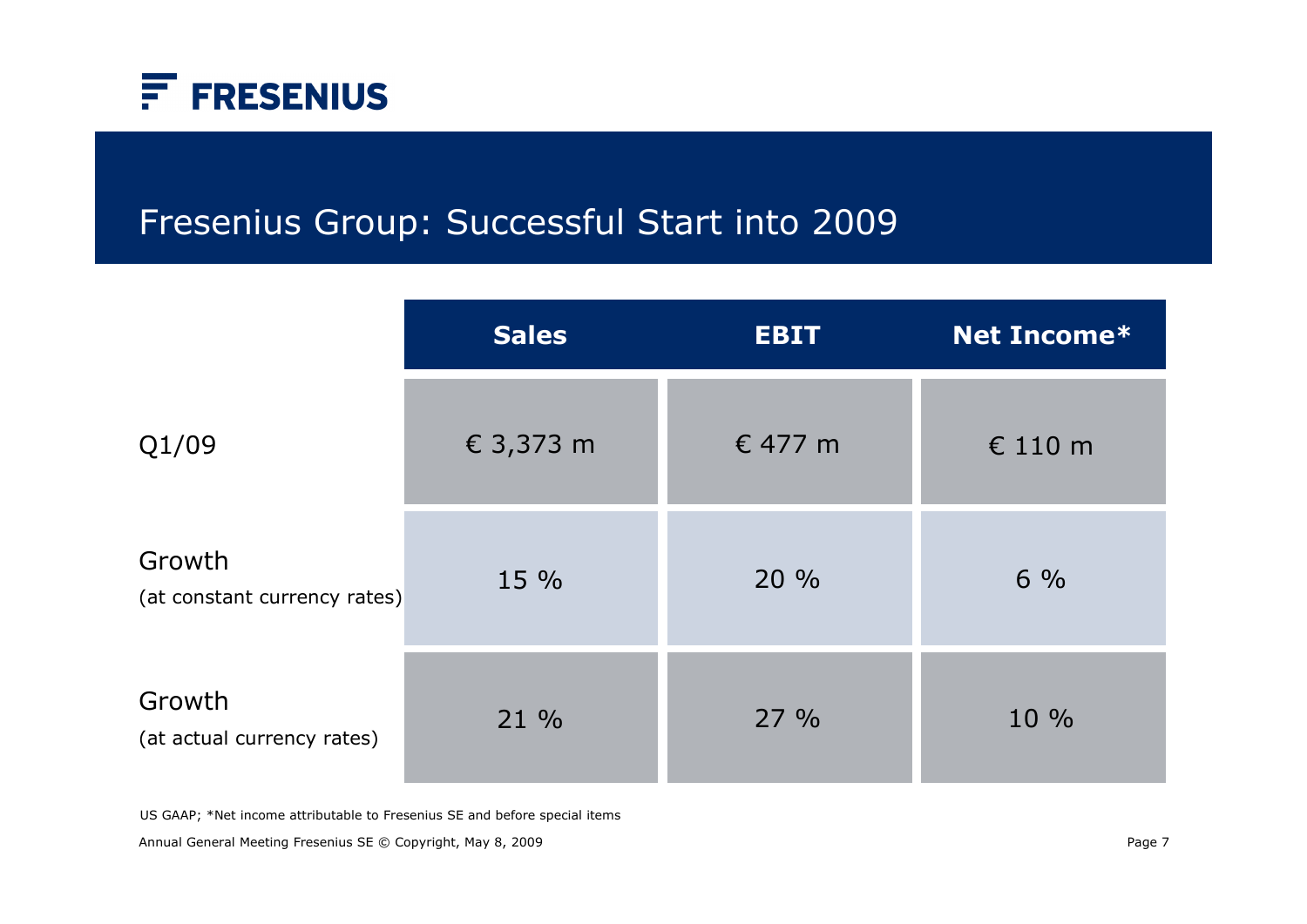

# Fresenius Medical Care: 1st Quarter 2009 and Outlook

| 1st Quarter 2009                 |                  |
|----------------------------------|------------------|
| <b>Sales</b>                     | US\$ 2,560 m     |
| Net Income                       | US\$ 198 m       |
|                                  |                  |
| <b>Outlook 2009</b>              |                  |
| <b>Sales</b>                     | $>$ US\$ 11.1 bn |
| Net Income                       | US\$ 850 - 890 m |
|                                  |                  |
| <b>Outlook 2010</b>              |                  |
| <b>Sales</b>                     | > US\$ 11.5 bn   |
| Net Income, at constant currency | $+$ > 10 %       |



US GAAP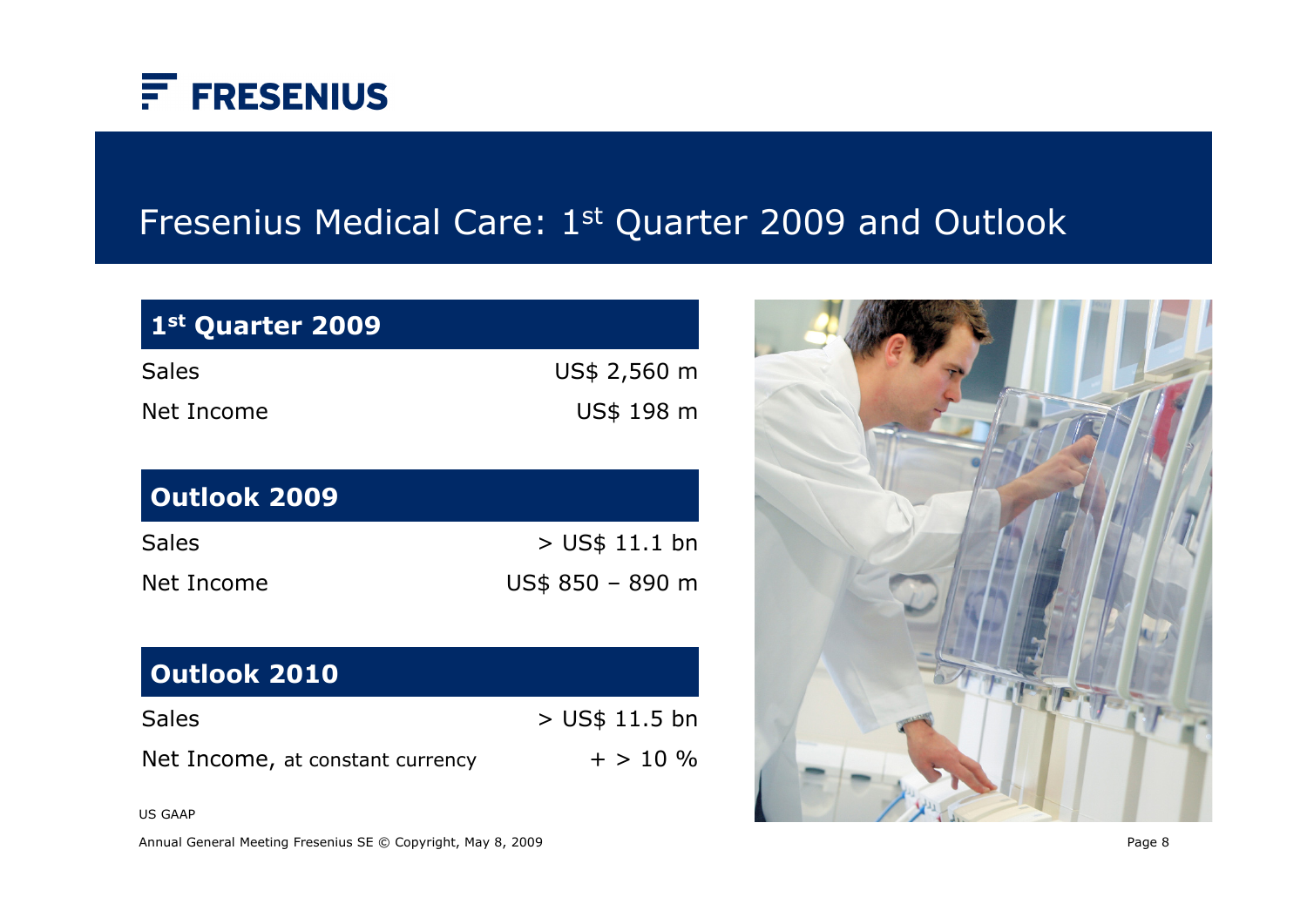

# Fresenius Kabi: 1st Quarter 2009 and Outlook

| 1st Quarter 2009            |                  |
|-----------------------------|------------------|
| <b>Sales</b>                | € 722 m          |
| EBIT                        | $\epsilon$ 138 m |
|                             |                  |
| <b>Outlook 2009</b>         |                  |
| Sales, at constant currency | $+25 - 30 %$     |
| <b>EBIT</b> margin          | $19.5 - 20.5 \%$ |

| Mid-term Outlook   |              |
|--------------------|--------------|
| Sales, organic     | $+8 - 10\%$  |
| <b>EBIT</b> margin | $19 - 21 \%$ |



US GAAP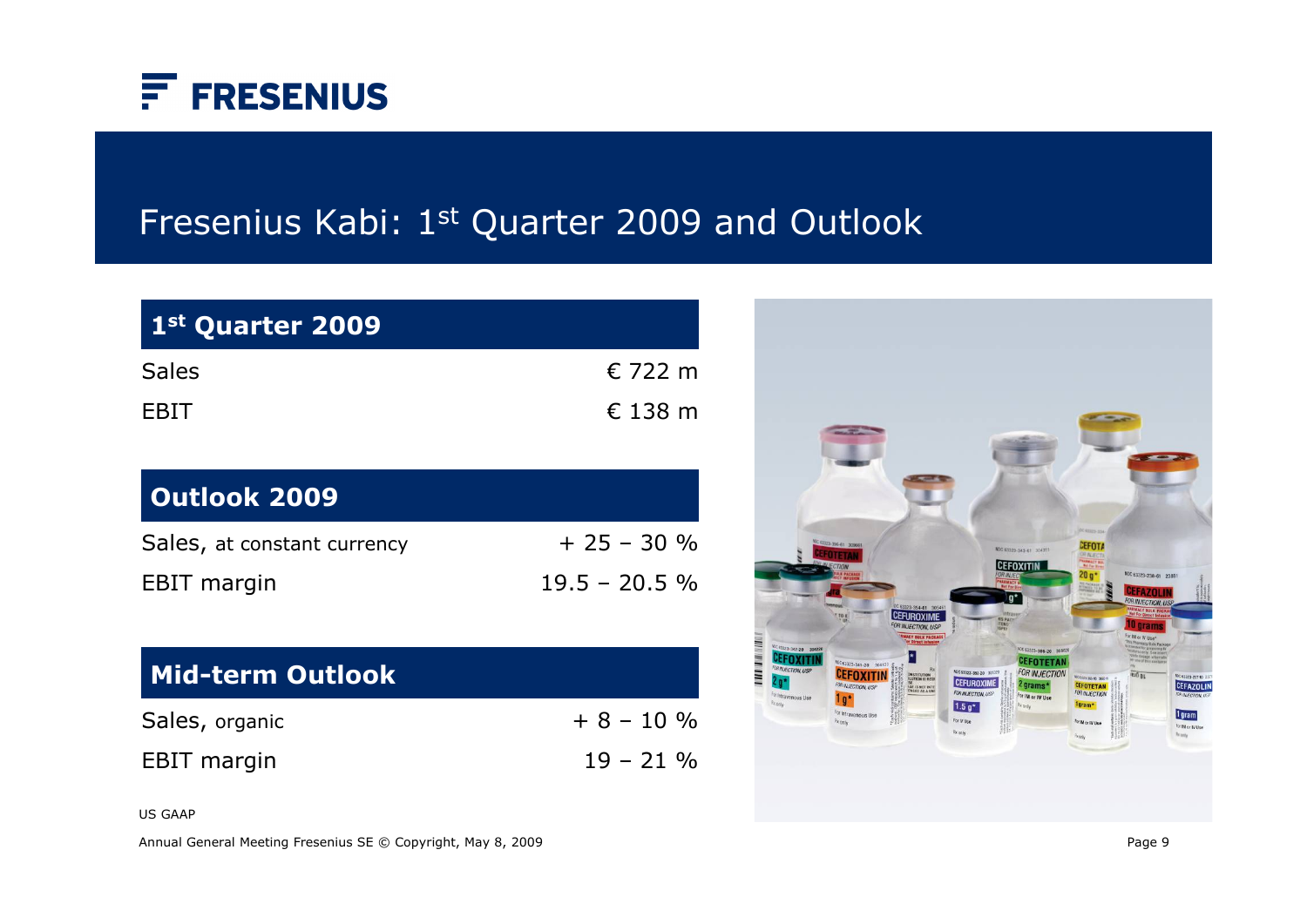

# Fresenius Helios: 1st Quarter 2009 and Outlook

| 1st Quarter 2009        |                       |
|-------------------------|-----------------------|
| <b>Sales</b>            | € 577 m               |
| EBIT                    | $\epsilon$ 44 m       |
| <b>Outlook 2009</b>     |                       |
| <b>Sales</b>            | $\ge \epsilon$ 2.3 bn |
| EBIT                    | € 180 – 200 m         |
| <b>Mid-term Outlook</b> |                       |

Sales

€ 2.5 bn



US GAAP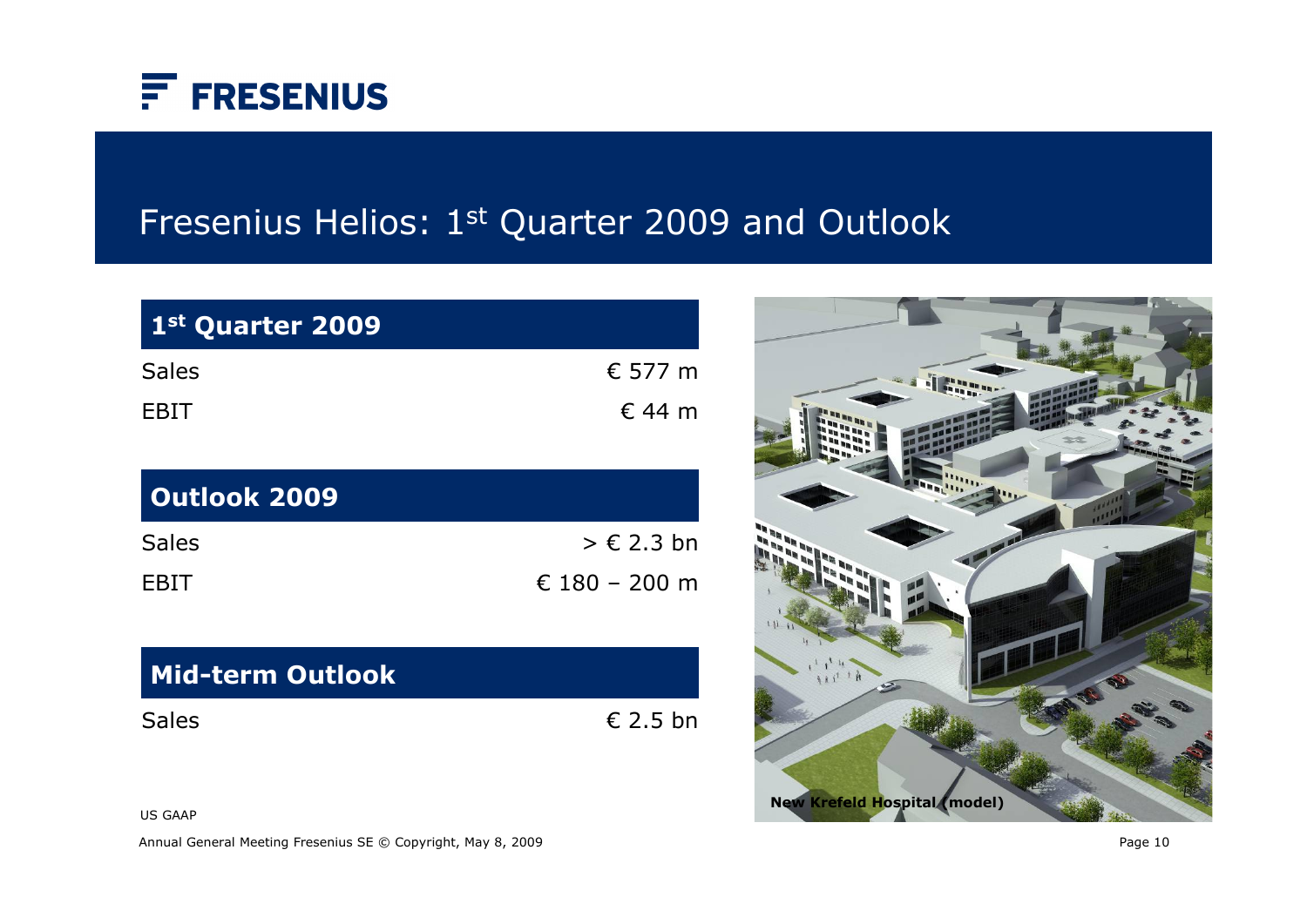

# Fresenius Vamed: 1st Quarter 2009 and Outlook

| $\epsilon$ 116 m |
|------------------|
| $\epsilon$ 4 m   |
|                  |

| Outlook 2009 |             |
|--------------|-------------|
| <b>Sales</b> | $+5 - 10\%$ |
| <b>FBIT</b>  | $+5 - 10\%$ |

| l Mid-term Outlook |              |
|--------------------|--------------|
| Sales, organic     | $+5 - 10 \%$ |
| <b>EBIT</b> margin | $5 - 6\%$    |



US GAAP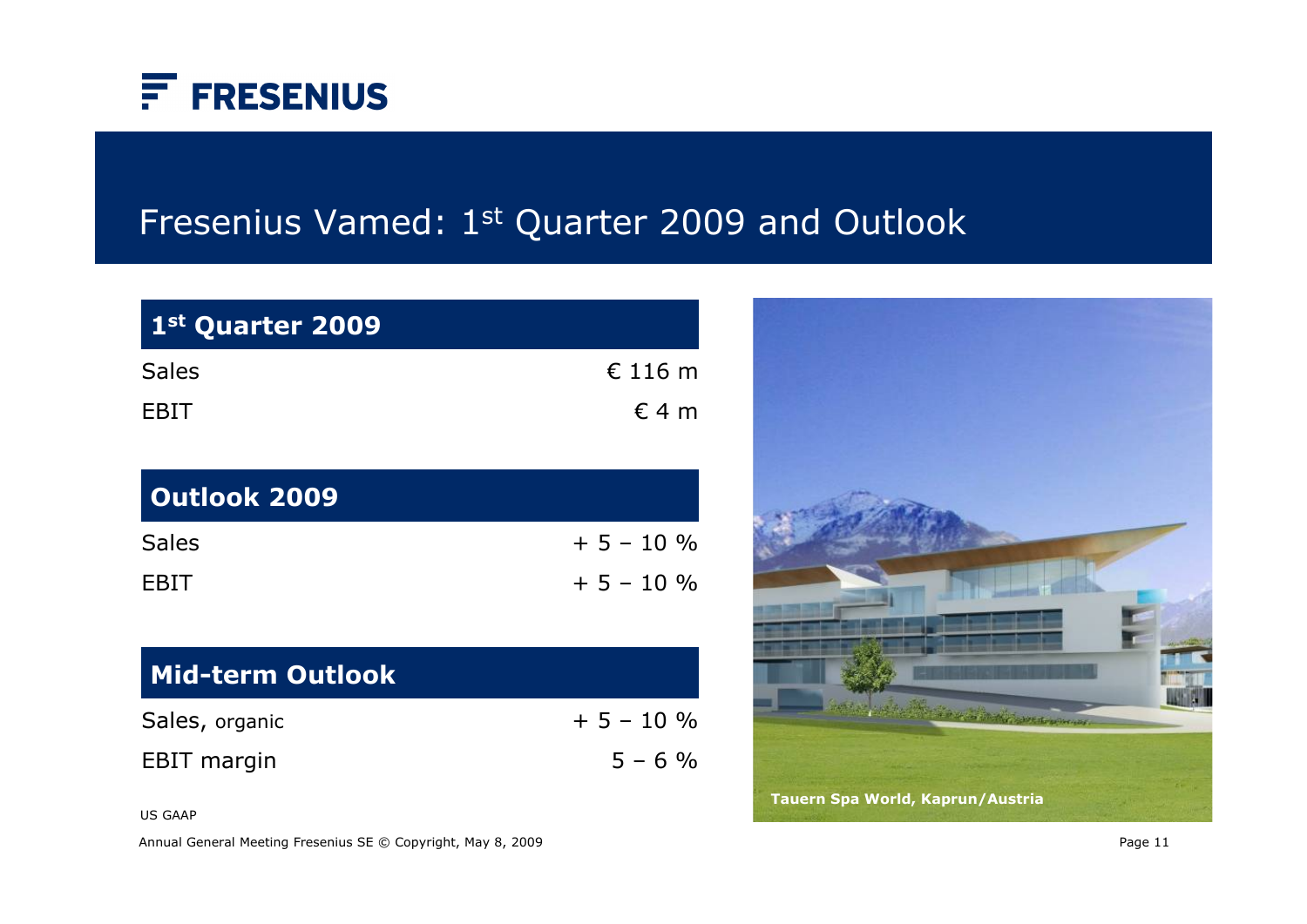

## Fresenius Group: Positive Outlook for 2009

| Revenue, at constant currency<br>Revenue, organic | $+$ > 10 %<br>$+6 - 8%$     |
|---------------------------------------------------|-----------------------------|
| Net Income $*$ , at constant currency             | $+ \sim 10 \%$              |
| Capex                                             | $\sim \epsilon$ 700 – 750 m |

\*US GAAP; Net income attributable to Fresenius SE; adjusted for the effects of mark-to-market accounting of the Mandatory Exchangeable Bonds (MEB) and the Contingent Value Rights (CVR)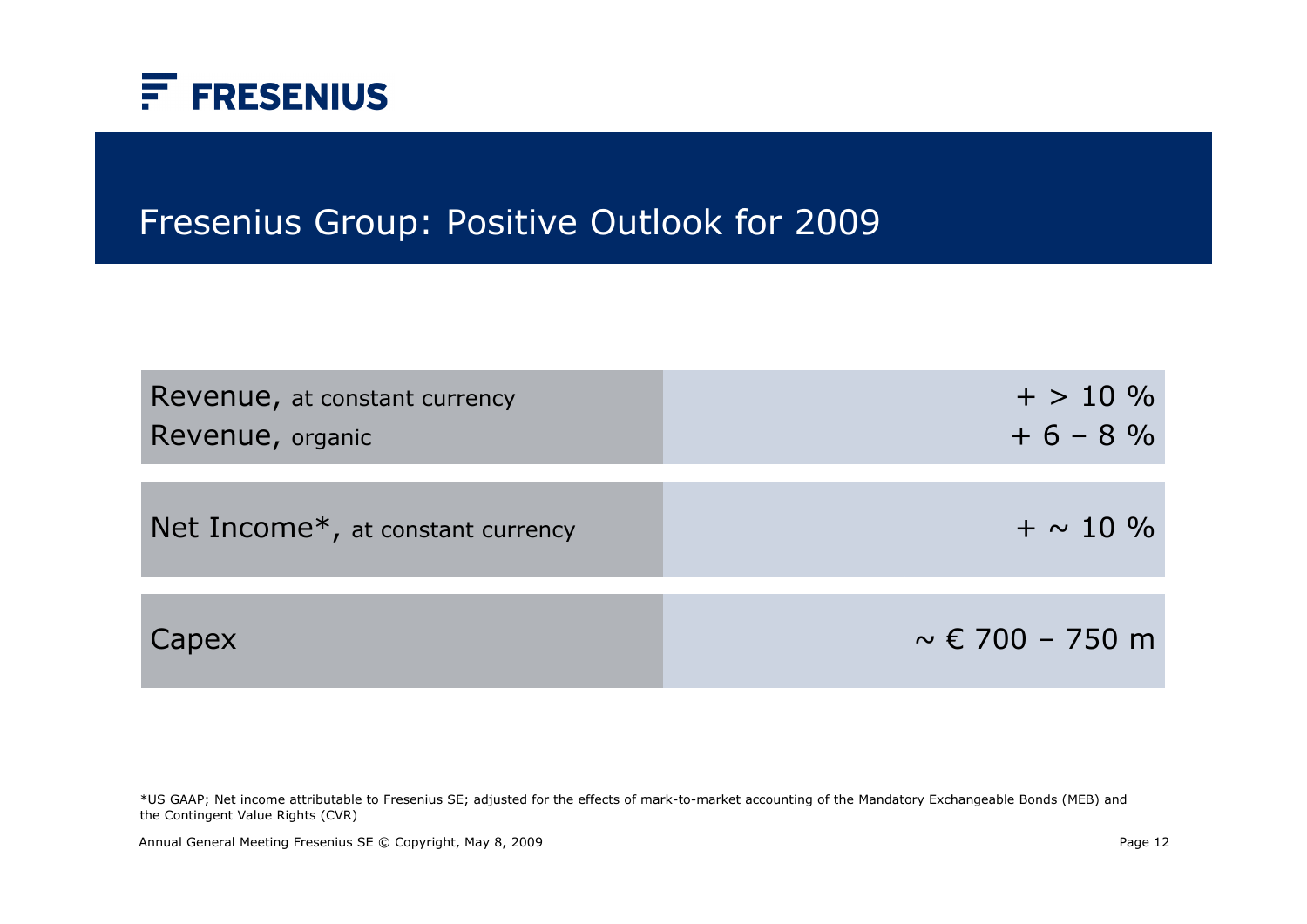

# Fresenius Biotech: Removab – First Cancer Drug Approved

- European Commission approved Removab for the treatment of malignant ascites

- Market launch within a few weeks

- First approved trifunctional antibody worldwide und first drug worldwide with a regulatory label for the treatment of malignant ascites

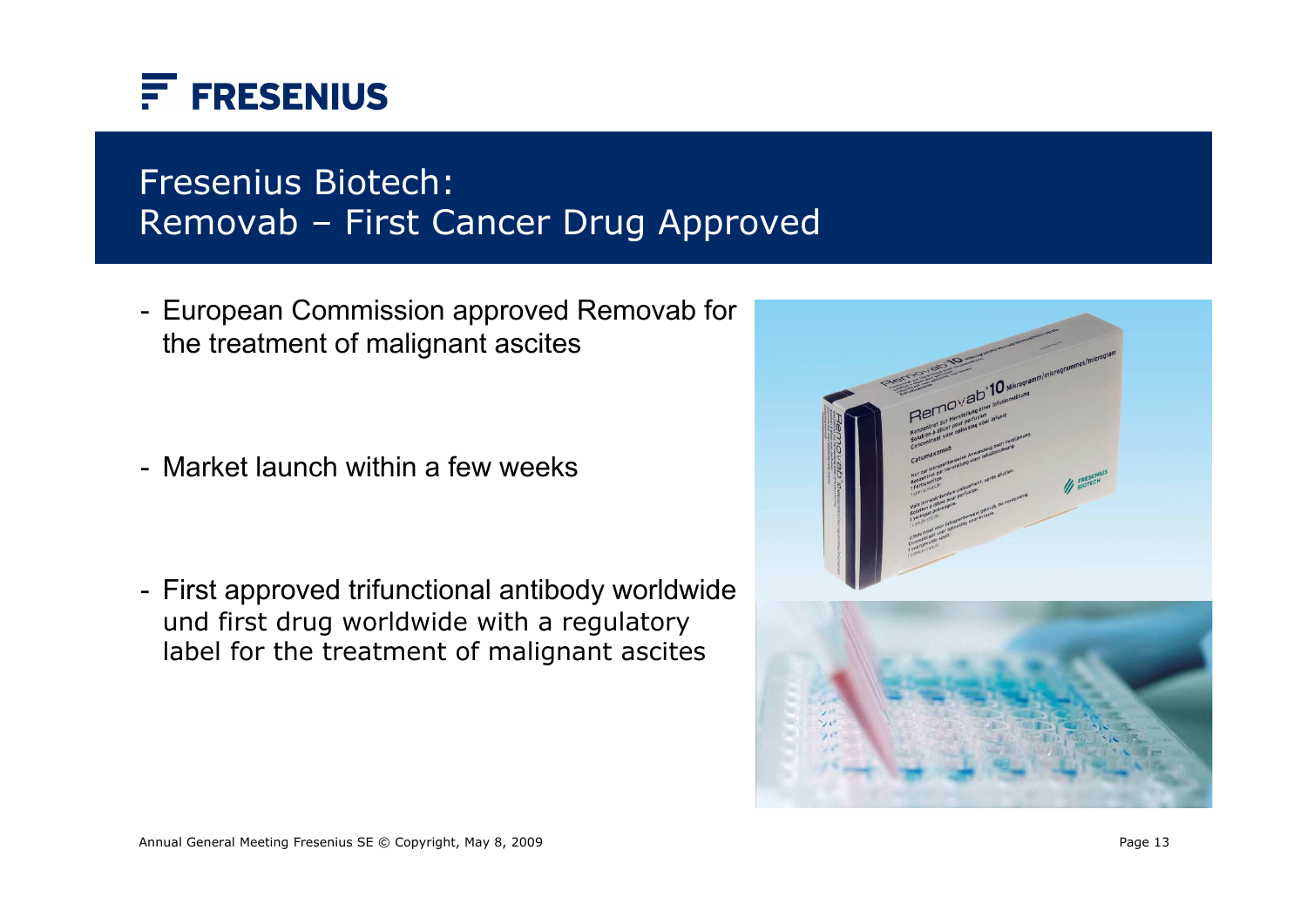

## Fresenius Group: With Confidence into the Future

- Prudent financial management, long-term financing secured

- Sustainable growth in non-cyclical markets

- Diversified sales and earnings base creates stability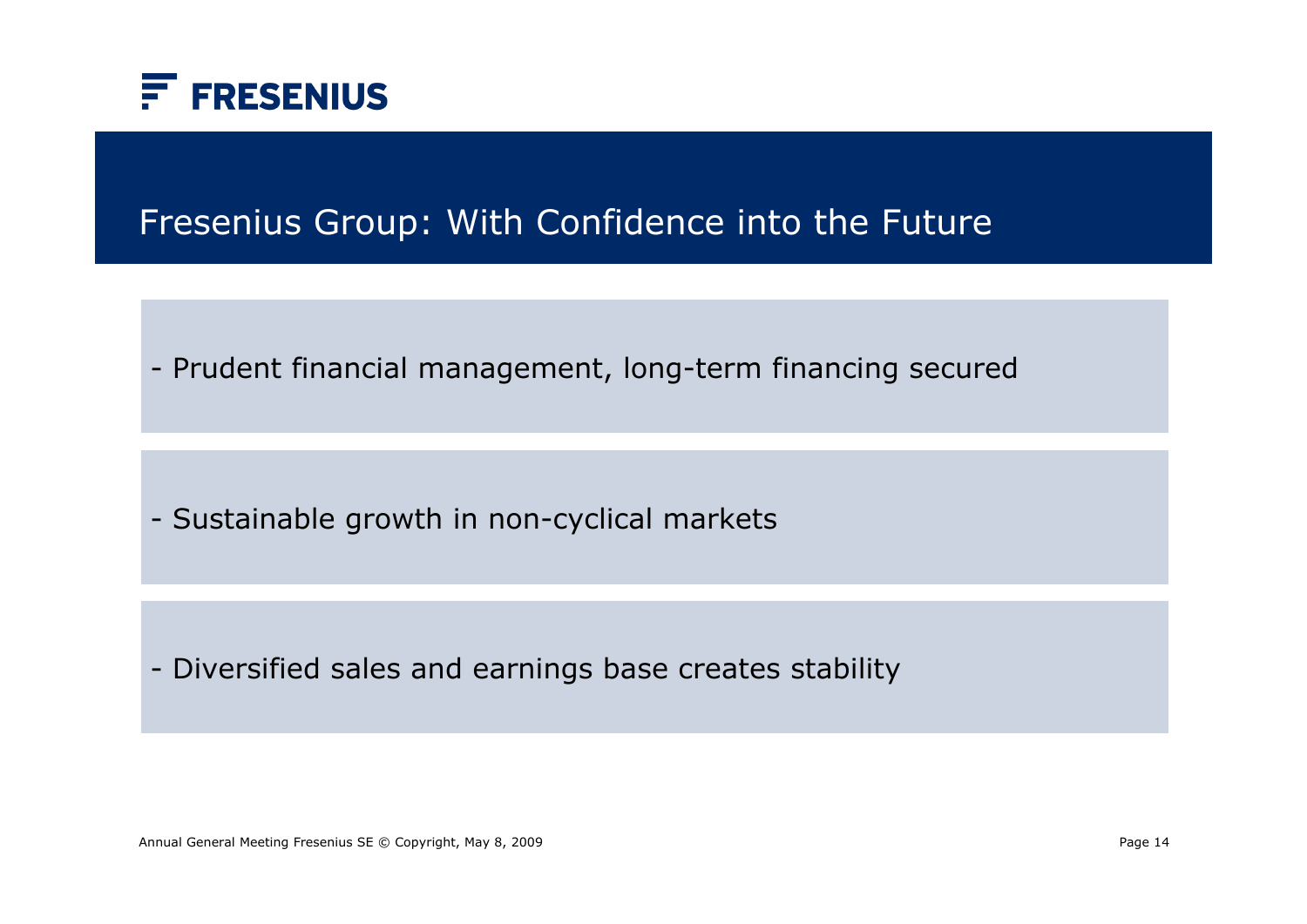

# Annual General Meeting Fresenius SE Thank you for your attention

#### May 8, 2009